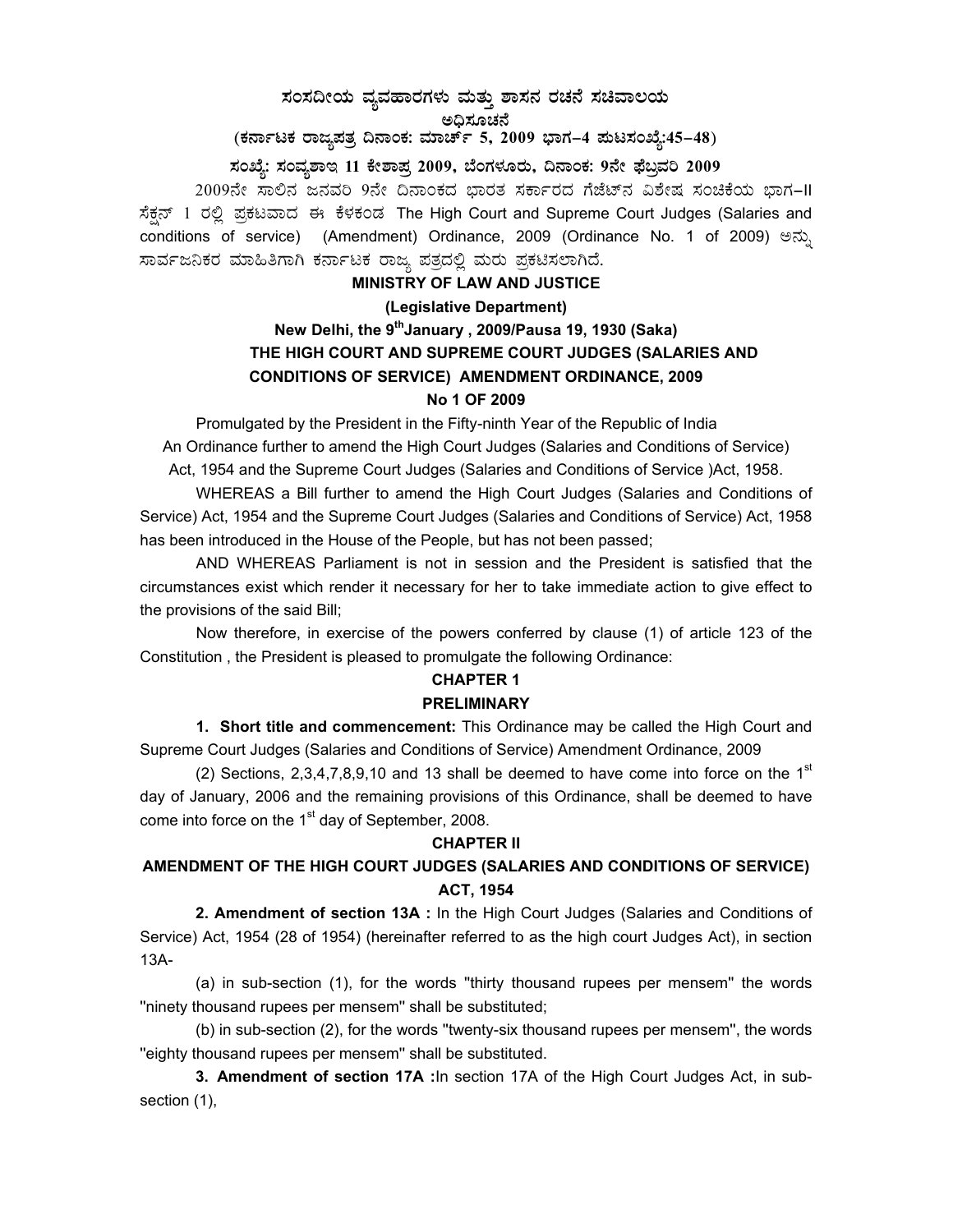(a) the words'' plus fifty per cent of his dearness pay'' shall be omitted.

 (b) the words ''plus thirty per cent of his dearness pay subject to a minimum of one thousand nine hundred and thirteen rupees per month'' shall be omitted;

**4. Insertion of new section 17B :** After section 17A of the High Court Judges Act, the following section shall be inserted, namely:

**''17B. Additional quantum of pension or family pension :** Every retired Judge or after his death, the family, as the case may be, shall be entitled to an additional quantum of pension or family pension in accordance with the following scale:

| Age of pensioner or family pensioner | Additional quantum of pension or family |  |  |  |  |  |
|--------------------------------------|-----------------------------------------|--|--|--|--|--|
|                                      | pension                                 |  |  |  |  |  |
| from eighty years to less            | twenty per cent of basic                |  |  |  |  |  |
| than eighty-five years               | pension or family pension               |  |  |  |  |  |
| From eighty-five years to            | thirty per cent of basic pension        |  |  |  |  |  |
| less than ninety years               | or family pension                       |  |  |  |  |  |
| From ninety years to less            | forty per cent. of basic pension        |  |  |  |  |  |
| than ninety-five years               | or family pension                       |  |  |  |  |  |
| From ninety-five years to            | fifty per cent of basic pension         |  |  |  |  |  |
| less than hundred years              | or family pension                       |  |  |  |  |  |
| From hundred years or more           | hundred per cent, of basic pension or   |  |  |  |  |  |
|                                      | family pension                          |  |  |  |  |  |

**5. Amendment of section 22A :** In section 22A of the High Court Judges Act, in subsection (2), the words ''plus thirty per cent. of the dearness pay'' shall be omitted.

**6. Substitution of new section for section 22C :** In the High Court Judges Act, for section 22C, the following section shall be substituted, namely:

**''22C: Sumptuary allowance :**The Chief Justice and each of the other Judges of every High Court shall be entitled to a sumptuary allowance of fifteen thousand rupees per month twelve thousand rupees per month respectively''.

**7. Amendment of First Schedule :** In the First Schedule to the High Court Judges, Act-

 $(a)$  In Part I,-

(1) in paragraph 2,

- (A) in clause (a), for the letters and figures ''Rs 21.945'' the letters and figures ''Rs. 43, 890'' shall be substituted;
- (B) in clause (b), for the letters and figures ''Rs 16,725'', the letters and figures ''Rs, 34, 350'' shall be substituted;
- (C) in the proviso, for the letters and figures ''Rs 2,70,000'' and ''Rs 2,34,000'' the letters and figures ''Rs, 5,40,000'' and ''Rs 4.80,000'' shall respectively, be substituted;
- (ii) in paragraph 8, for the letters and figures ''Rs, 2,70,000'', the letters and figures ''Rs 5,40,000'' shall be substituted;
- (iii) in paragraph 9, for the letters and figures ''Rs, 76, 785'', the letters and figures ''Rs 1,57,670'' shall be substituted;

(b) In Part II-

 $(i)$  in the proviso to paragraph 2, for the letters and figures "Rs 2,70,000"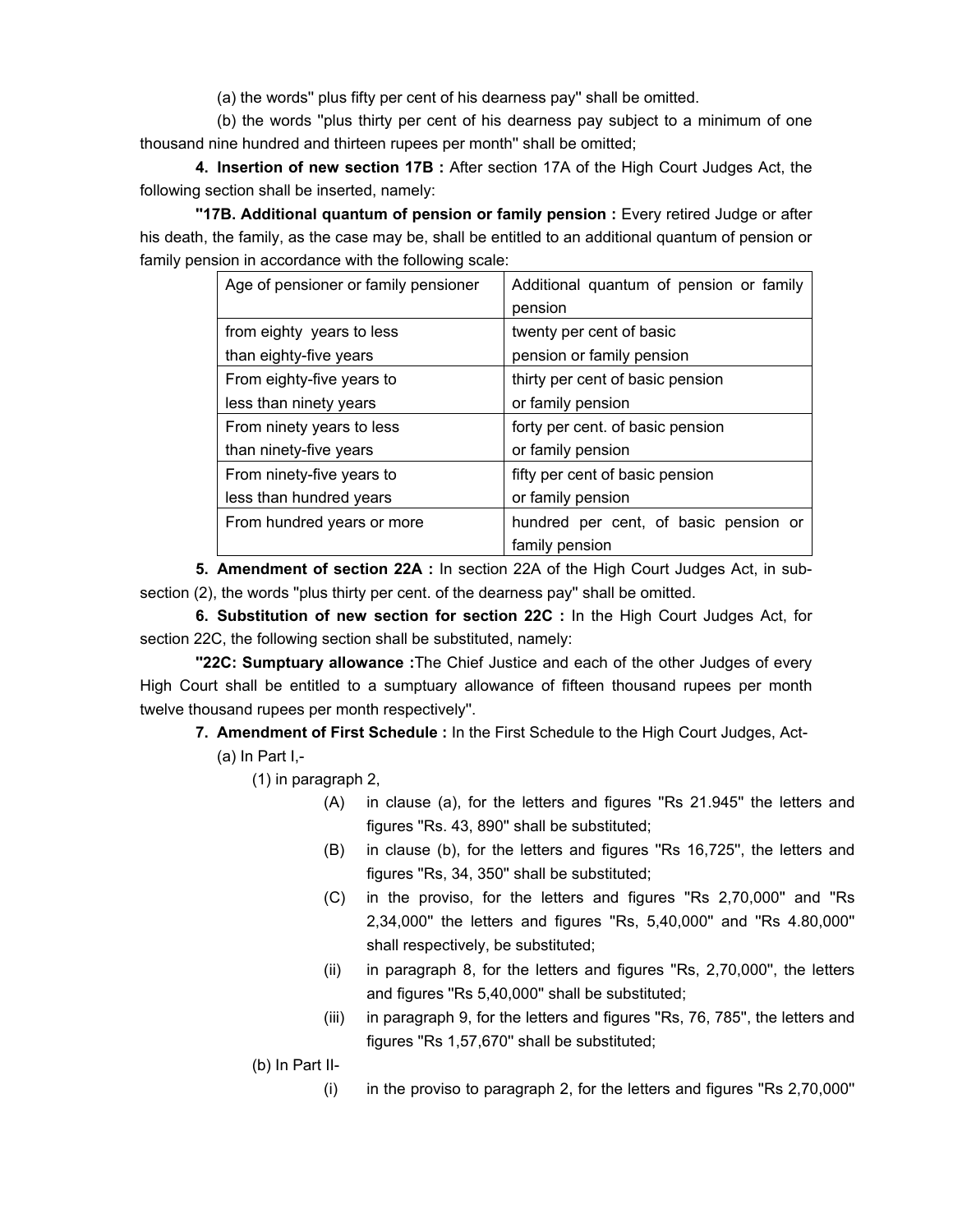and Rs 2,34,000'' the letters and figures ''Rs. 5,40,000'' and Rs 4,80,000'' shall, respectively be substituted;

(ii) In paragraph 3, for the figures ''16, 898'', ''20,280'' ''23,649'' ''27,033'' ''30,420'' and ''33,799'' the figures ''34,696'', ''41,642'' ''48,559'', ''55,508'', ''62,462'' and ''69, 402'' shall, respectively, be substituted;

(c) In part III, in paragraph 2-

- (A) in clause (b), for the letters and figures ''Rs, 7,800'', the letters and figures ''Rs 16,020'' shall be substituted;
- (B) in the proviso , for the letters and figures ''Rs. 2,70,000'' and ''Rs 2,34,000'', the letters and figures ''Rs, 5,40,000'' and ''Rs 4,80,000'' shall respectively, be substituted.

## **CHAPTER III**

# **AMENDMENT OF THE SUPREME COURT JUDGES (SALARIES AND CONDITIONS OF SERVICE)**

## **ACT, 1958**

 **8. Amendment of section 12 A :** In the Supreme Court Judges (Salaries and Conditions of Service) Act, 1958 (41 of 1958) (hereinafter referred to as the Supreme Court Judges Act), in section 12A

 (a) in sub-section (1), for the words ''thirty-three thousand rupees per mensem'' the words ''one lakh rupees per mensem'' shall be substituted;

 (b) in sub-section (2), for the words ''thirty thousand rupees per mensem'', the words ''ninety thousand rupees per mensem'' shall be substituted.

**9. Amendment of section 16A** :In section 16 A of the Supreme Court Judges Act,, in sub-section (1),-

 (i) in clause (a), the words''plus fifty per cent. of his dearness pay'' and ''plus thirty per cent. of his dearness pay'' shall be omitted;

(ii) in clause (b) the words'' plus thirty per cent of his dearness pay'' shall be omitted;

**10. Insertion of new section 16B :** After 16A of the Supreme Court Judges Act, the following section shall be inserted, namely:

**''16 B: Additional quantum of pension or family pension :** Every retired Judge or after his death, the family, as the case may be, shall be entitled to an additional quantum of pension or family pension in accordance with the following scale:

| Age                        | οf | pensioner or |                                  | family                          | Additional                                   | quantum of pension or |  |  |  | family |  |
|----------------------------|----|--------------|----------------------------------|---------------------------------|----------------------------------------------|-----------------------|--|--|--|--------|--|
| pensioner                  |    |              |                                  |                                 | pension                                      |                       |  |  |  |        |  |
| from eighty years to less  |    |              |                                  | twenty per cent of basic        |                                              |                       |  |  |  |        |  |
| than eighty-five years     |    |              |                                  | pension or family pension       |                                              |                       |  |  |  |        |  |
| From eighty-five years to  |    |              | thirty per cent of basic pension |                                 |                                              |                       |  |  |  |        |  |
| less than ninety years     |    |              |                                  | or family pension               |                                              |                       |  |  |  |        |  |
| From ninety years to less  |    |              | forty per cent. of basic pension |                                 |                                              |                       |  |  |  |        |  |
| than ninety-five years     |    |              |                                  | or family pension               |                                              |                       |  |  |  |        |  |
| From ninety-five years to  |    |              |                                  | fifty per cent of basic pension |                                              |                       |  |  |  |        |  |
| less than hundred years    |    |              |                                  | or family pension               |                                              |                       |  |  |  |        |  |
| From hundred years or more |    |              |                                  |                                 | hundred per cent, of basic pension or family |                       |  |  |  |        |  |